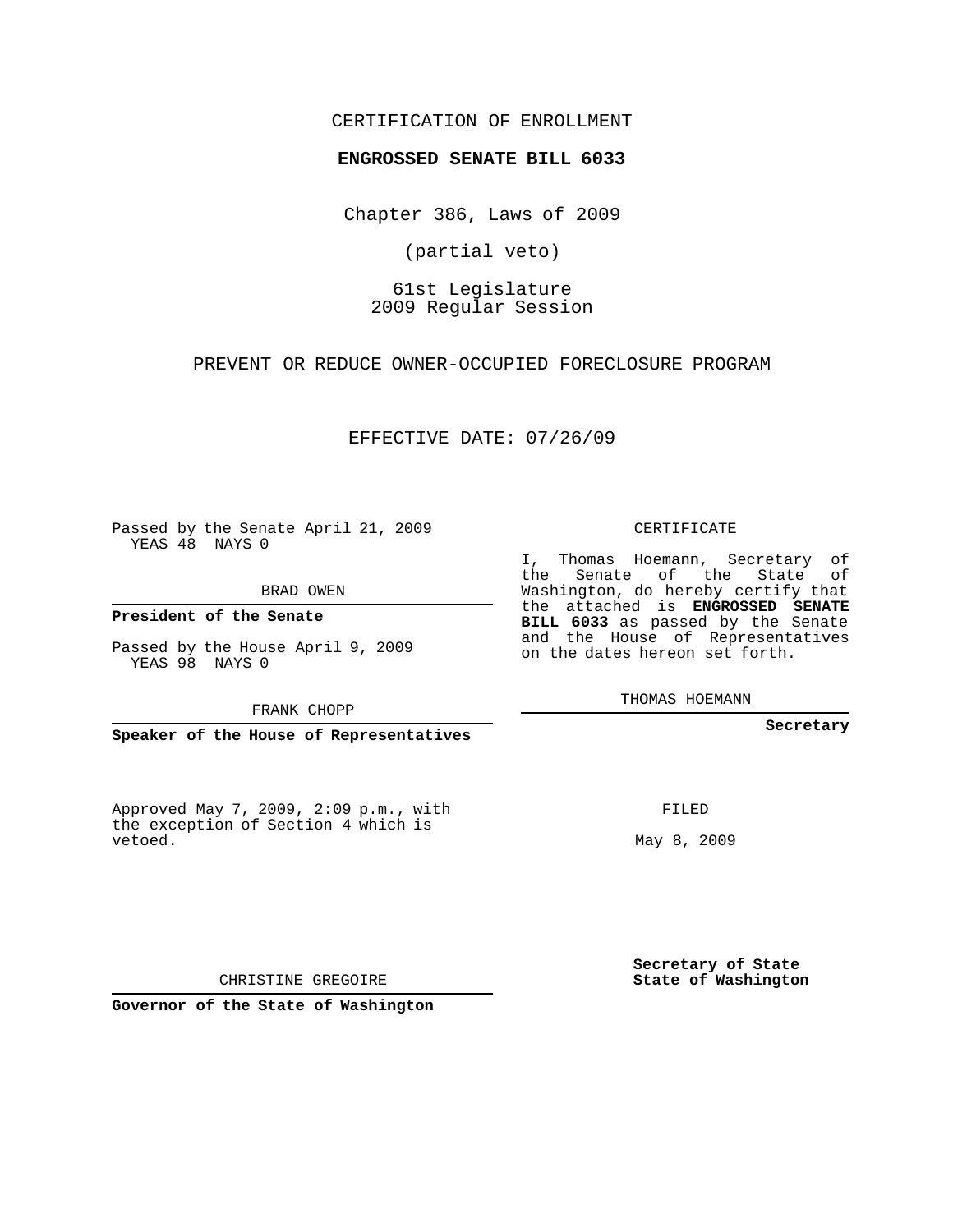# **ENGROSSED SENATE BILL 6033** \_\_\_\_\_\_\_\_\_\_\_\_\_\_\_\_\_\_\_\_\_\_\_\_\_\_\_\_\_\_\_\_\_\_\_\_\_\_\_\_\_\_\_\_\_

\_\_\_\_\_\_\_\_\_\_\_\_\_\_\_\_\_\_\_\_\_\_\_\_\_\_\_\_\_\_\_\_\_\_\_\_\_\_\_\_\_\_\_\_\_

### AS AMENDED BY THE HOUSE

Passed Legislature - 2009 Regular Session

## **State of Washington 61st Legislature 2009 Regular Session**

**By** Senators Berkey, Fairley, Kauffman, McAuliffe, Tom, Marr, Prentice, Shin, Fraser, Kohl-Welles, Eide, McDermott, Jarrett, Regala, Hobbs, Kline, Jacobsen, Murray, Franklin, Hatfield, Kilmer, Haugen, Hargrove, and Sheldon

Read first time 02/16/09. Referred to Committee on Financial Institutions, Housing & Insurance.

 AN ACT Relating to creating the prevent or reduce owner-occupied foreclosure program; amending RCW 43.320.160, 43.320.165, and 43.320.170; adding a new section to chapter 43.320 RCW; repealing RCW 43.320.160, 43.320.165, and 43.320.170; and providing an effective 5 date.

6 BE IT ENACTED BY THE LEGISLATURE OF THE STATE OF WASHINGTON:

 7 **Sec. 1.** RCW 43.320.160 and 2008 c 322 s 1 are each amended to read 8 as follows:

9 (1) The ((<del>smart homeownership choices</del>)) <u>prevent or reduce owner-</u> occupied foreclosure program is created in the department to assist (( $low$ -income  $-$  and  $-$  moderate-income  $-$  households,  $-$  as  $-$  defined  $-$  in  $-$  RCW 12 84.14.010,)) borrowers facing foreclosure in achieving work-outs, loan 13 modifications, or other results that keep them in their homes. The borrowers are households, families, and individuals who are residents of Washington state, with an emphasis on borrowers with incomes up to one hundred forty percent of median income level of the county in which the borrower resides.

18 (2) The department shall enter into an interagency agreement with 19 the Washington state housing finance commission to implement and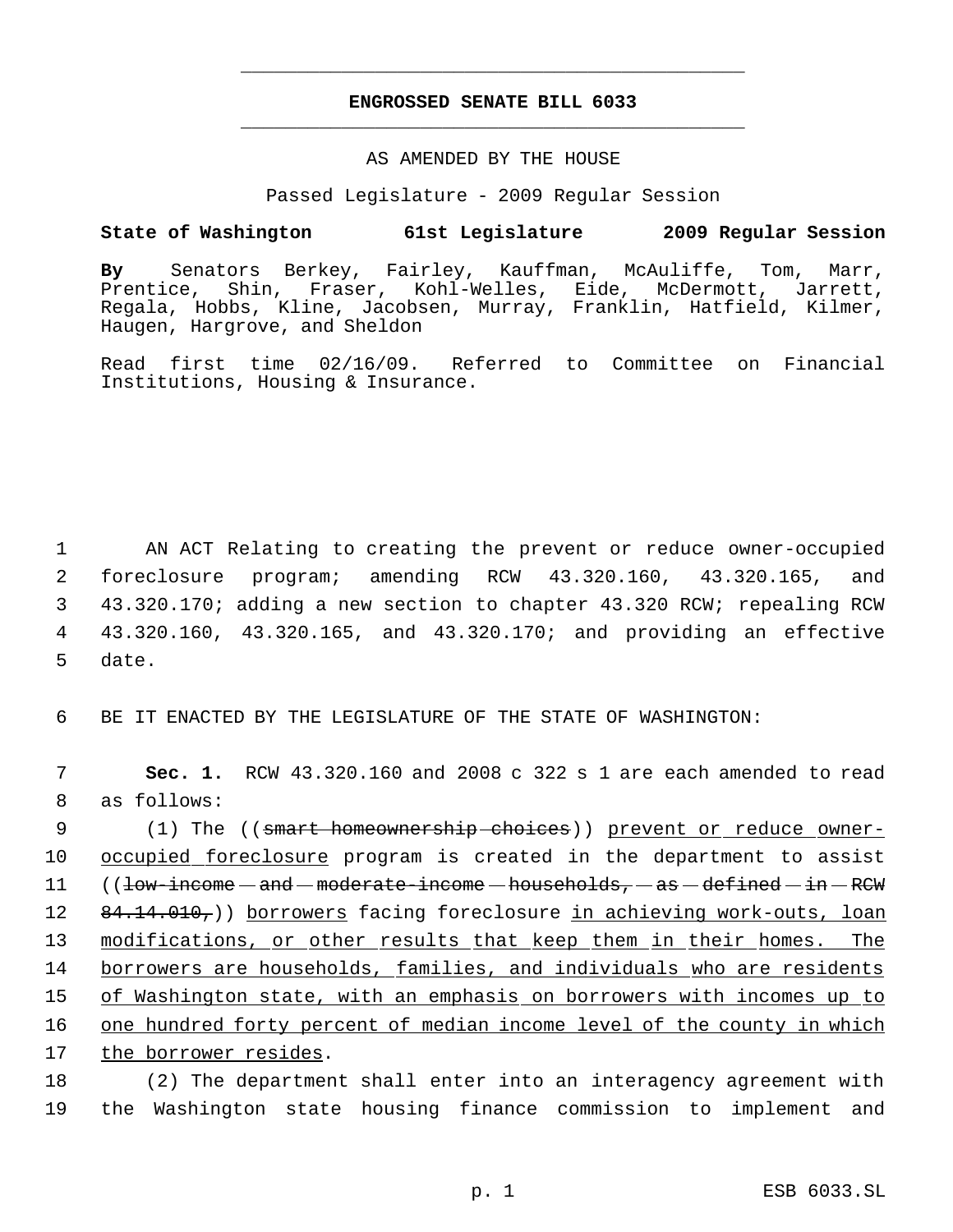administer this program with moneys from the account created in RCW 43.320.165. The Washington state housing finance commission will request funds from the department as needed to implement and operate the program.

 5 (3) The commission shall, under terms and conditions to be 6 determined by the commission, in consultation with the department, 7 assist homeowners who are ((delinquent on their mortgage payments to 8 bring-their-mortgage-payments-current-in-order-to-refinance-into-a 9 different-loan-product)) facing foreclosure in achieving work-outs, 10 loan modifications, or other results that keep them in their homes. 11 ((Financial assistance received by homeowners under this chapter shall 12 be repaid at the time of refinancing into a different loan product. 13 Homeowners receiving financial assistance shall also agree to partake 14 in a residential mortgage counseling program.)) Moneys may also be 15 used for outreach activities to raise awareness of this programi 16 creating and maintaining a pool of volunteers consisting of attorneys, 17 accountants, banking professionals, mortgage brokers, housing 18 counselors, and other relevant professionals who participate in the 19 program as needed and without compensation to provide advice and 20 representation to the borrower in achieving work-outs, loan 21 modifications, or other results that keep them in their homes; and 22 administering assignments of volunteers to borrowers in the most 23 productive manner. Not more than four percent of the total 24 appropriation for this program may be used for administrative expenses 25 of the department and the commission.

 (4) The commission must provide an annual report to the legislature at the end of each fiscal year of program operation. The report must 28 include information ((including the total number of households seeking 29 help  $-$  to  $-$  resolve  $-$  mortgage  $-$  delinquency,  $-$  the  $-$  number  $-$  of  $-$  program participants that successfully avoided foreclosure, and the number of program participants who refinanced a home, including information on the terms of both the new loan product and the product out of which the 33 homeowner-refinanced)) determined by the prevent or reduce owner- occupied foreclosure oversight committee established under section 4 of 35 this act to be useful in assessing the success of the program. The commission shall establish and report upon performance measures, including measures to gauge program efficiency and effectiveness and customer satisfaction.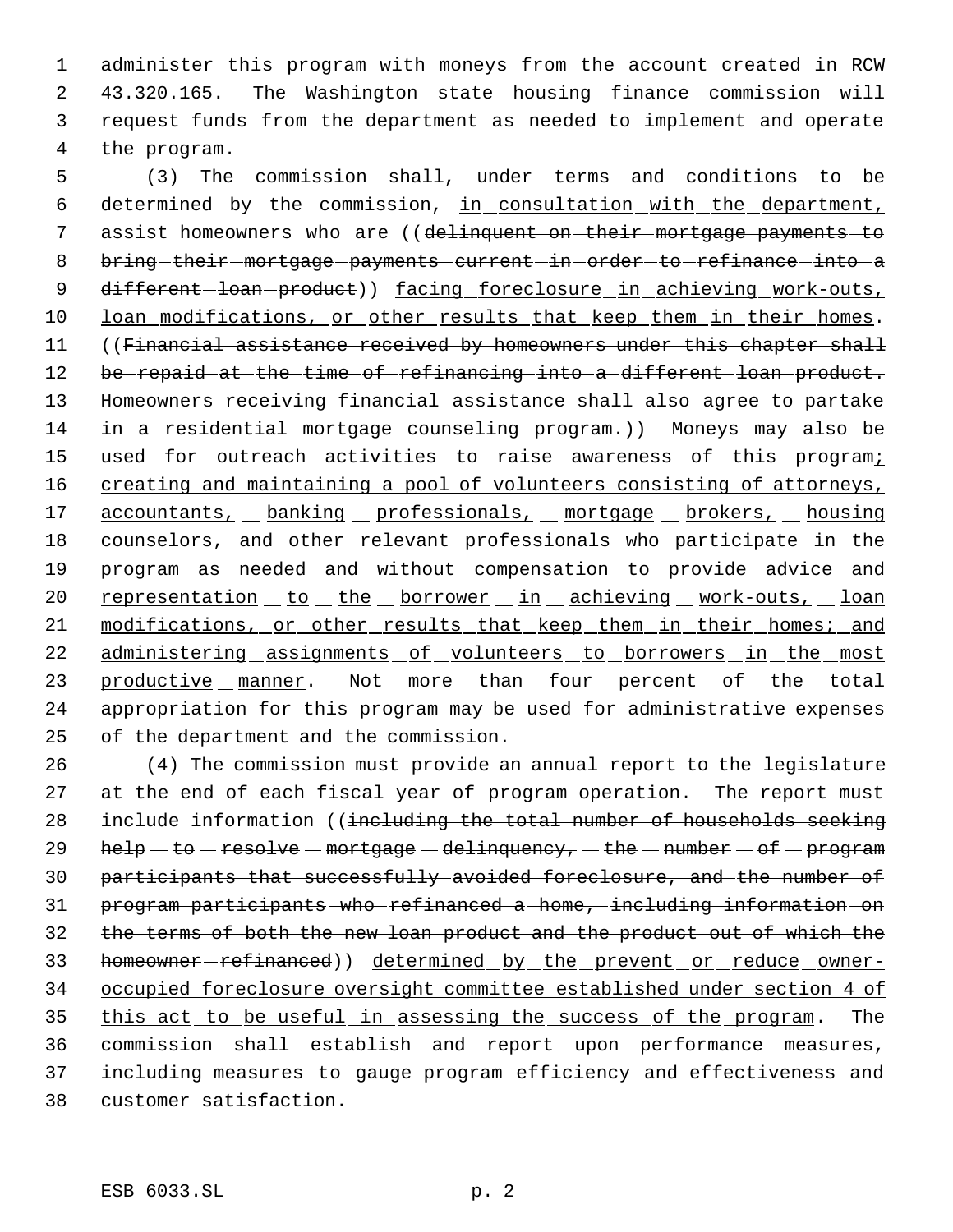(5) For the purposes of this section, "work-out" means an agreement made between the borrower and the mortgagee or beneficiary under a deed 3 of trust, or with the authorized agent of the mortgagee or beneficiary, 4 that results in the borrower's continued residence in the mortgaged residential property.

 **Sec. 2.** RCW 43.320.165 and 2008 c 322 s 2 are each amended to read as follows:

8 The ((smart-homeownership-choices)) prevent or reduce owner- occupied foreclosure program account is created in the custody of the state treasurer. All receipts from the appropriation in section 4, chapter 322, Laws of 2008 as well as receipts from private contributions and all other sources that are specifically designated 13 for the ((smart-homeownership-choices)) prevent or reduce owner-14 occupied foreclosure program must be deposited into the account. Expenditures from the account may be used solely for the purpose of 16 preventing or reducing owner-occupied foreclosures through the ((smart 17 homeownership-choices)) prevent or reduce owner-occupied foreclosure program as described in RCW 43.320.160. Only the director of the department or the director's designee may authorize expenditures from the account. The account is subject to allotment procedures under chapter 43.88 RCW, but an appropriation is not required for expenditures.

 **Sec. 3.** RCW 43.320.170 and 2008 c 322 s 3 are each amended to read as follows:

25 The Washington state housing finance commission shall (( $\text{only}$ )) 26 serve  $((1ow\times1eme))$  households,  $((as-\text{defined}-in-RCW-84.14.010,))$  families, and individuals who are residents of Washington state, with 28 an emphasis on borrowers with incomes up to one hundred forty percent 29 of the median income level of the county in which the borrower resides, through the ((smart homeownership choices)) prevent or reduce owner- occupied foreclosure program described in RCW 43.320.160 using state 32 appropriated general funds in the ((smart-homeownership-choices)) prevent or reduce owner-occupied foreclosure program account created in 34 RCW 43.320.165( $(-)$ ) and contributions from private and other sources ((to the account may be used to serve both low-income and moderate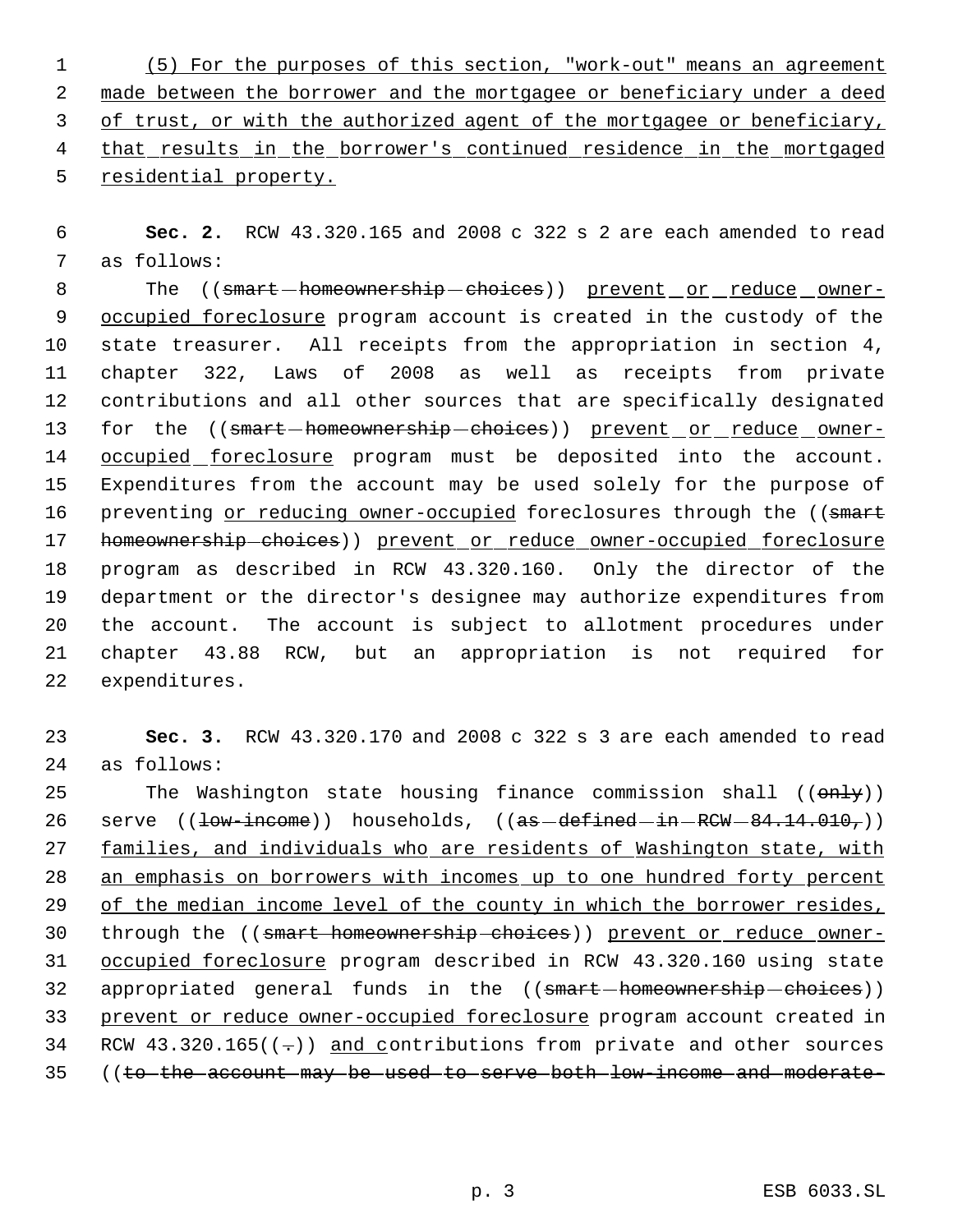1 income households, as defined in RCW 84.14.010, through the smart

2 homeownership choices program)).

 *\*NEW SECTION. Sec. 4. A new section is added to chapter 43.320 RCW to read as follows: (1) The housing finance commission shall establish a prevent or reduce owner-occupied foreclosure oversight committee to consist of: (a) One member from each of the two largest caucuses of the senate, appointed by the president of the senate; (b) One member from each of the two largest caucuses of the house of representatives, appointed by the speaker of the house of representatives; (c) The director of the department of financial institutions as an ex officio member; (d) The executive director of the housing finance commission as an ex officio member; (e) A representative of the Washington state bar association; (f) A representative of the office of civil legal aid; (g) A representative of a banker's association; (h) A representative of the Washington state board of accountancy; (i) A representative of community banks; (j) A representative of mortgage brokers; (k) A representative of housing counselors; and (l) A representative of credit unions. (2) The members of the prevent or reduce owner-occupied foreclosure oversight committee shall serve without compensation. (3) The prevent or reduce owner-occupied foreclosure oversight committee shall serve as the housing finance commission's principal advisory body on the prevent or reduce owner-occupied foreclosure program, and must: (a) Develop criteria for success of the program that may include: Number of borrowers served; number of work-outs achieved; amount of homeowner funds received for homeowner stabilization; and number of volunteer professionals participating; (b) Periodically evaluate the effectiveness of the program according to the criteria developed under (a) of this subsection; (c) Develop and maintain an inventory of state and federal housing assistance programs directed to stabilize owner-occupied homes; and*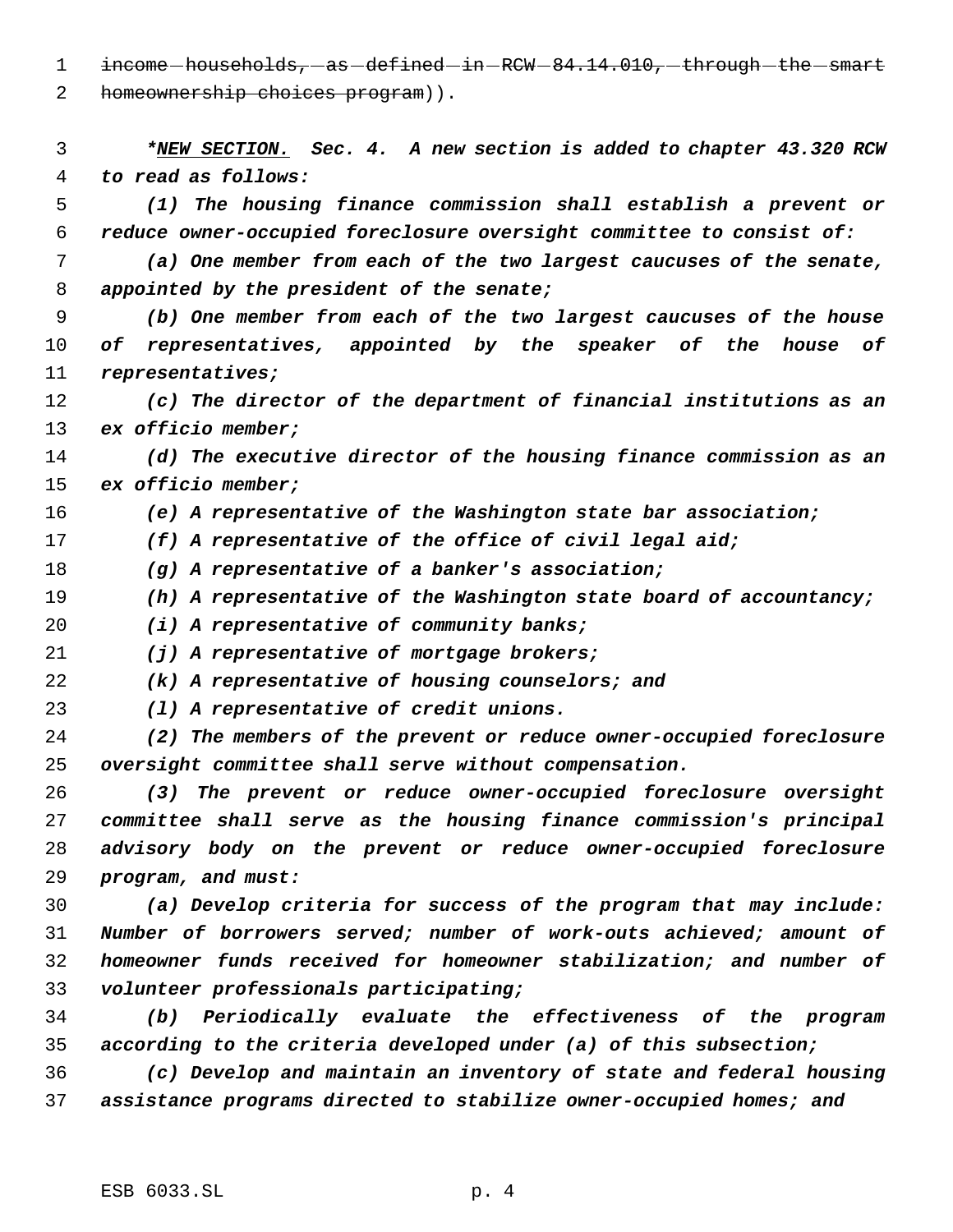1 *(d) Coordinate all state efforts related to prevention or reduction* 2 *of owner-occupied foreclosures.*

 3 *(4) Any of the duties under subsection (3) of this section may be* 4 *delegated to the executive director of the housing finance commission.*

 5 *(5) The prevent or reduce owner-occupied foreclosure oversight* 6 *committee shall meet regularly.*

 *(6) The housing finance commission must provide information and assistance as requested for the prevent or reduce owner-occupied foreclosure oversight committee to carry out its duties under this* 10 *section.*

11 *(7) Staff support for the committee must be provided by the housing* 12 *finance commission.*

*\*Sec. 4 was vetoed. See message at end of chapter.*

13 NEW SECTION. **Sec. 5.** The following acts or parts of acts, as now 14 existing or hereafter amended, are each repealed, effective June 30, 15 2011:

16 (1) RCW 43.320.160 (Smart homeownership choices program--Report) 17 and section 1 of this act & 2008 c 322 s 1;

18 (2) RCW 43.320.165 (Smart homeownership choices program account) 19 and section 2 of this act & 2008 c 322 s 2;

20 (3) RCW 43.320.170 (Smart homeownership choices program-- 21 Expenditures--Low-income households--Moderate-income households) and 22 section 3 of this act  $&2008$  c 322 s 3; and

23 (4) Section 4 of this act.

Passed by the Senate April 21, 2009. Passed by the House April 9, 2009. Approved by the Governor May 7, 2009, with the exception of certain items that were vetoed. Filed in Office of Secretary of State May 8, 2009.

Note: Governor's explanation of partial veto is as follows:

"I have approved, except for Section 4, Engrossed Senate Bill 6033 entitled:

"AN ACT Relating to creating the prevent or reduce owner-occupied foreclosure program."

Section 4 of this bill requires the Washington State Housing Finance Commission to establish an oversight committee to prevent or reduce owner-occupied home foreclosures. The committee is tasked with developing criteria for the success of the program, periodically evaluating the effectiveness of the program, developing and maintaining an inventory of state and federal housing assistance programs directed to stabilize owner-occupied homes and coordinating all state efforts related to prevention or reduction of owner-occupied foreclosures. These tasks are all important.